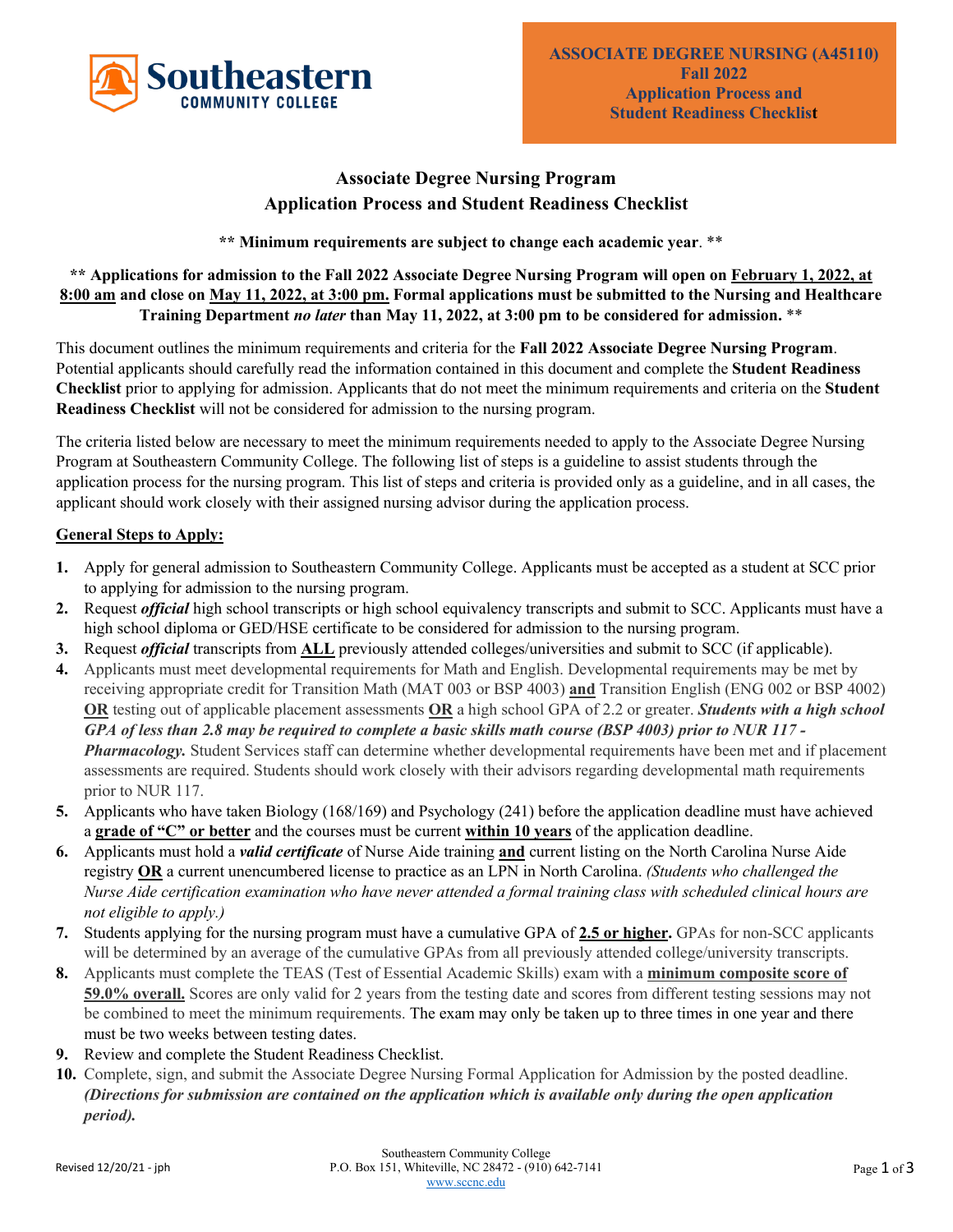

Students must submit a new application for each open application period when seeking admission to a nursing program. Applications submitted do not carry over to another application period. Students may only apply for admission to one nursing program at a time. Guidelines for current admission, readmission, and continuation in the program are outlined in the Southeastern Community College Catalog and must be current and completed at the time of application.

A points system is used to review all nursing applications and allows for an objective evaluation of each student applicant. Students with the highest number of points are selected for admission based upon space and resources available. An Application Points Rubric is used during the evaluation of each student application. Points awarded during the application review are based upon supporting documentation available by the application deadline. Supporting documentation related to each application must be on file at SCC to receive points toward admission (i.e., final transcripts from other schools, TEAS scores, etc.). Applicants are responsible for ensuring these documents are on file prior to the application deadline.

**Admission to the nursing program is competitive. Meeting requirements to complete the formal application does not guarantee admission to the program. The number of applicants chosen will be determined by the Nursing Admissions Committee based on the space and resources available.**

Acceptance to the ADN program will be announced via a mailed letter once all applications are received and processed.